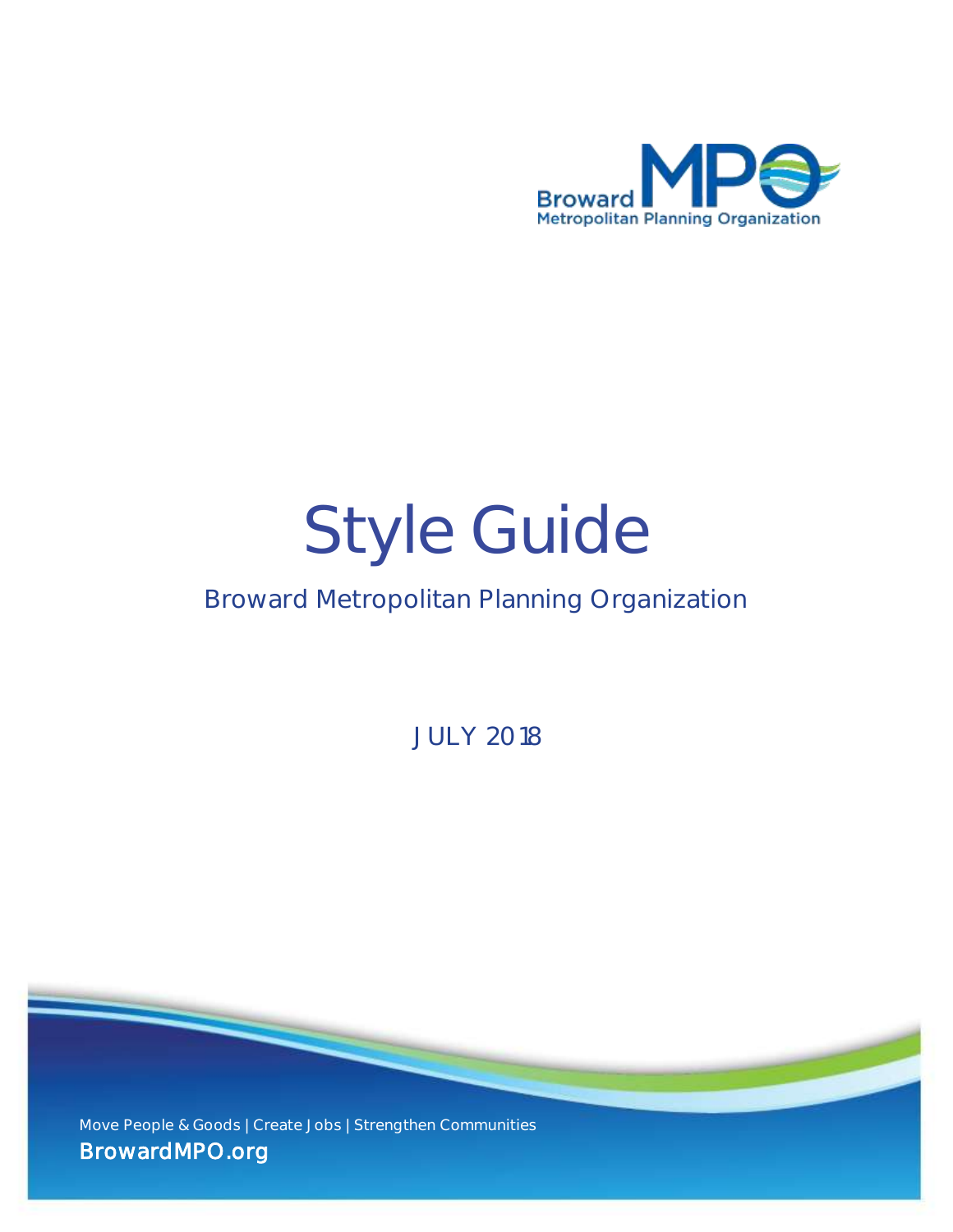## **THE PURPOSE OF THIS DOCUMENT IS TO PROVIDE GUIDELINES FOR THE PROPER USE OF THE BROWARD MPO IDENTITY**

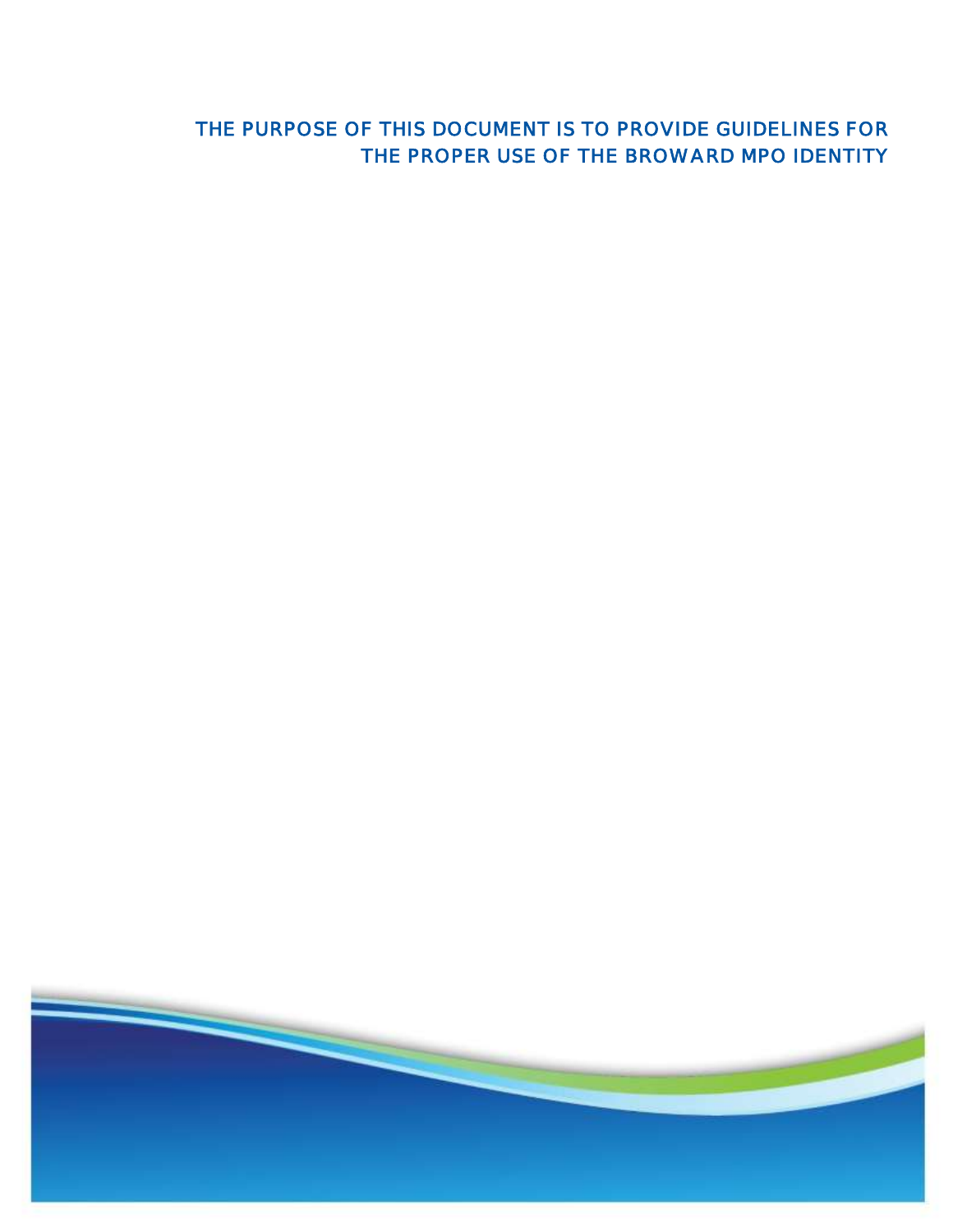## CONTENTS

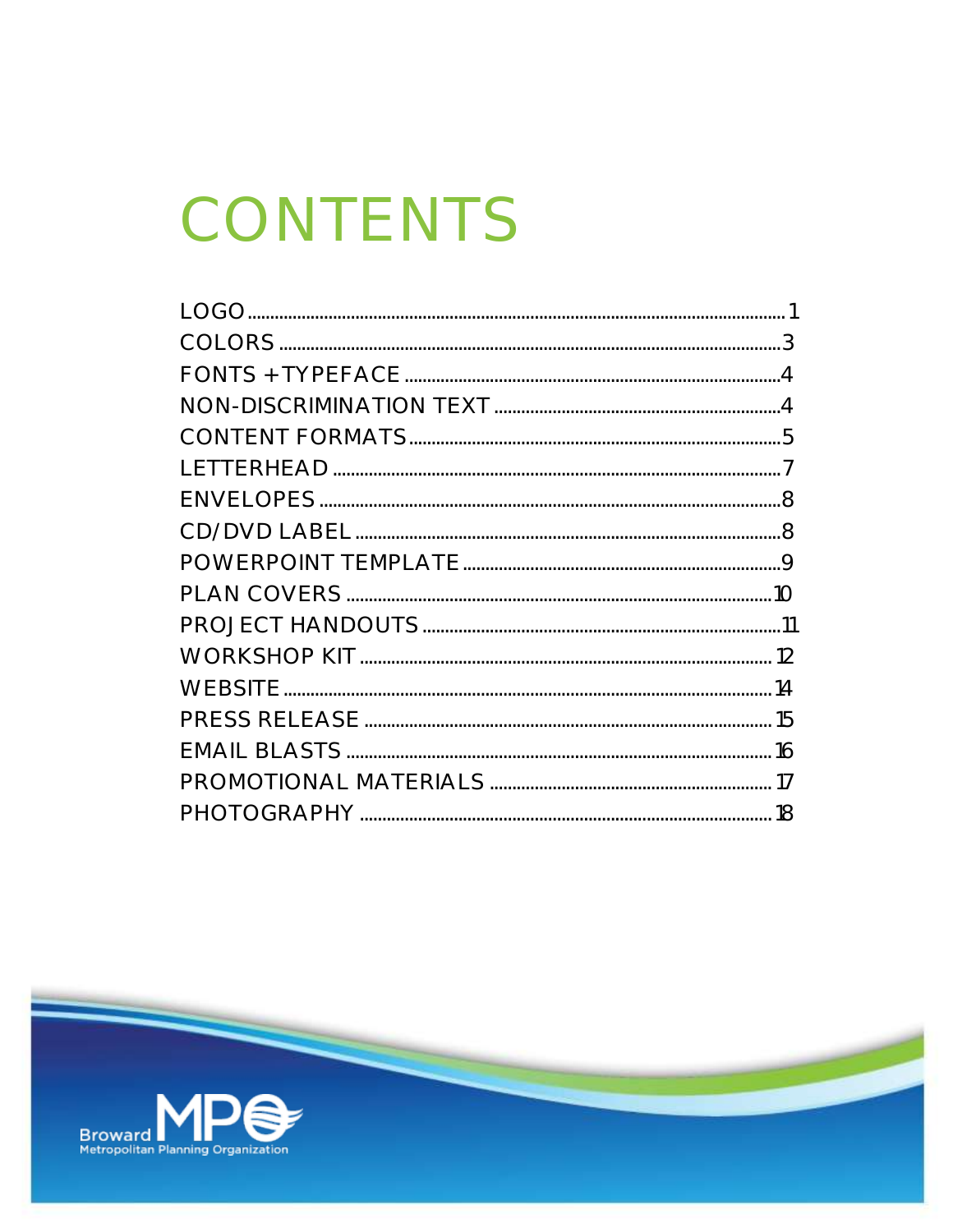#### LOGO

The official Broward MPO logo is available in the versions displayed below in the following formats: .eps, .jpg, .png and .pdf for each.



**PRIMARY LOGO CMYK**  Color version - Four CMYK colors



**PRIMARY LOGO BLACK**  100% black, not shades of grey



**GRAYSCALE LOGO**  All shades of gray



**WHITE/REVERSE LOGO** Logo reversed out of a color



**WHITE/REVERSE LOGO** Logo reverse out of a color with waves in primary logo colors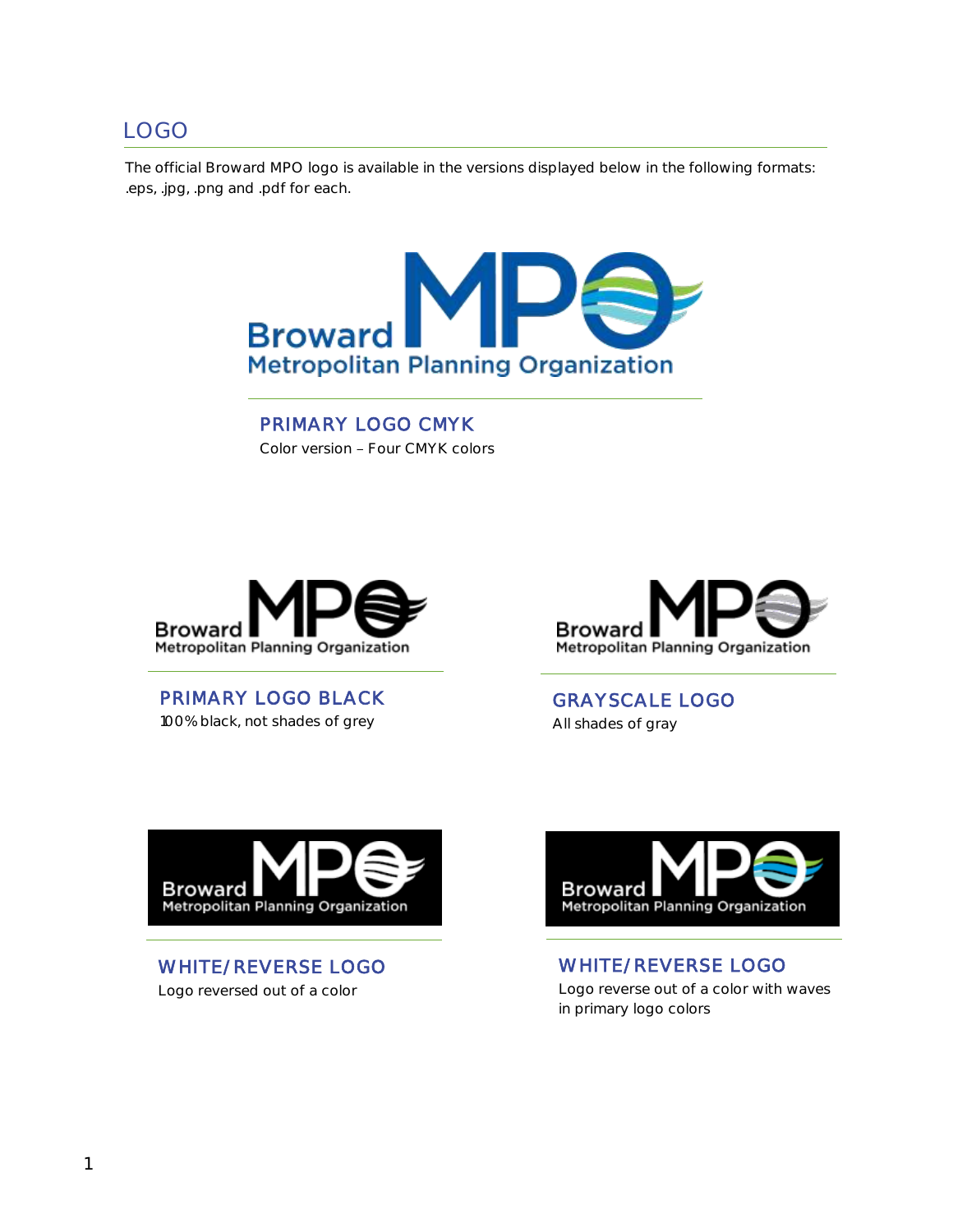## LOGO

A minimum of 0.5 inch area within and surrounding the identity must be kept clear of any other typography as well as graphic elements such as photographs, illustrations, thematic images or patterns, and the trim edge of a printed piece.



#### **LOGO WITH TAGLINE**

Please use the following format when using the tagline in conjunction with the logo.



*Note: The tagline can be used independently of the logo, but should follow the same formatting guidelines with spacing and scale.*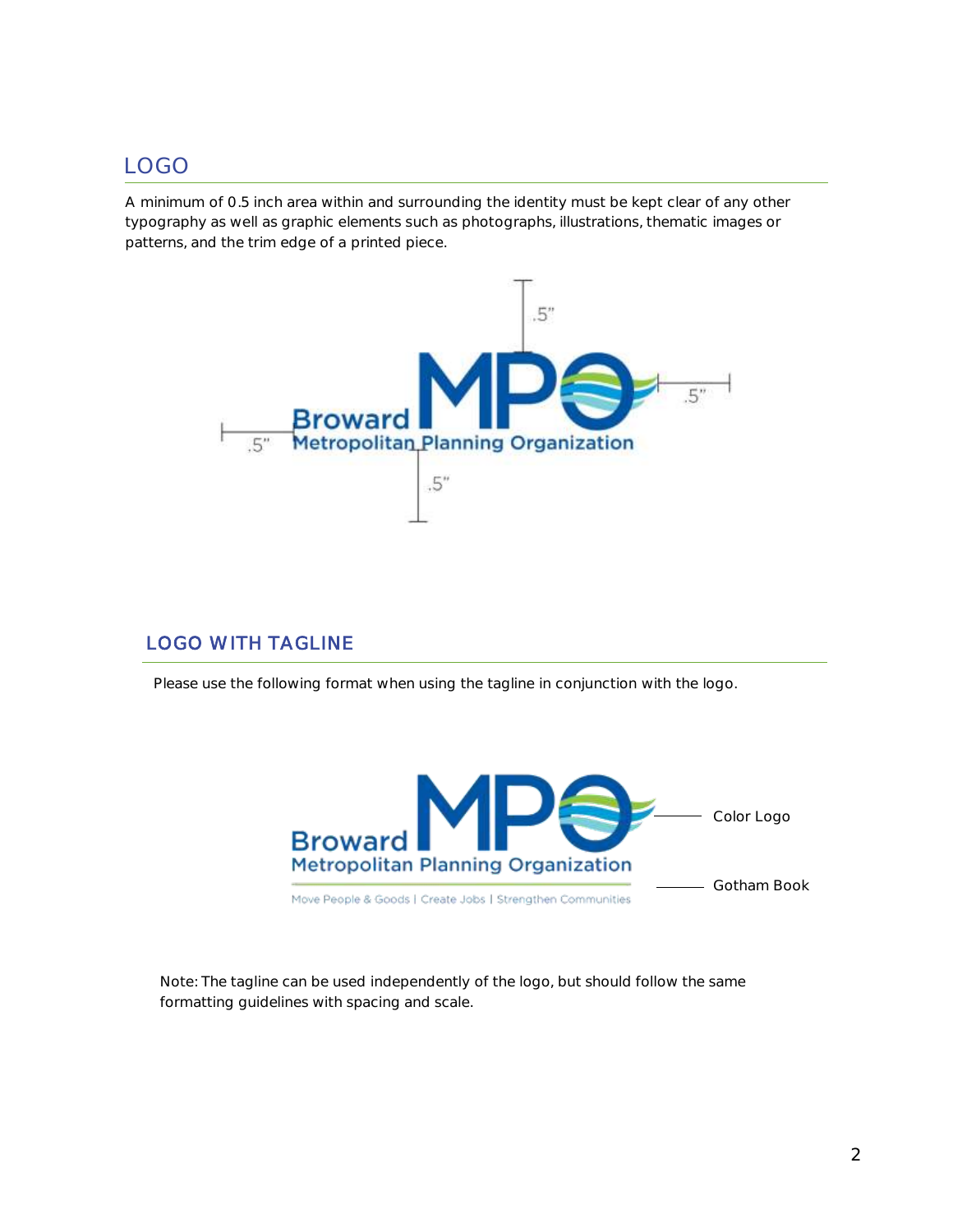## COLORS

The Broward MPO has four main colors; CMYK for color printing and all other documents, PMS (Pantone Matching System) spot color version for printing purposes, t-shirts, premium items or signage, as well as Hexadecimal Colors for web usage.

#### **RGB COLORS**



#### **PMS SPOT COLORS** (Pantone Matching System)

| <b>PMS Reflex Blue</b> | <b>PMS 376 U</b> | PMS 299 U | <b>PMS 319 U</b> |  |
|------------------------|------------------|-----------|------------------|--|

#### **WEB COLORS** (Hexadecimal Colors)



#### **USES TO AVOID**

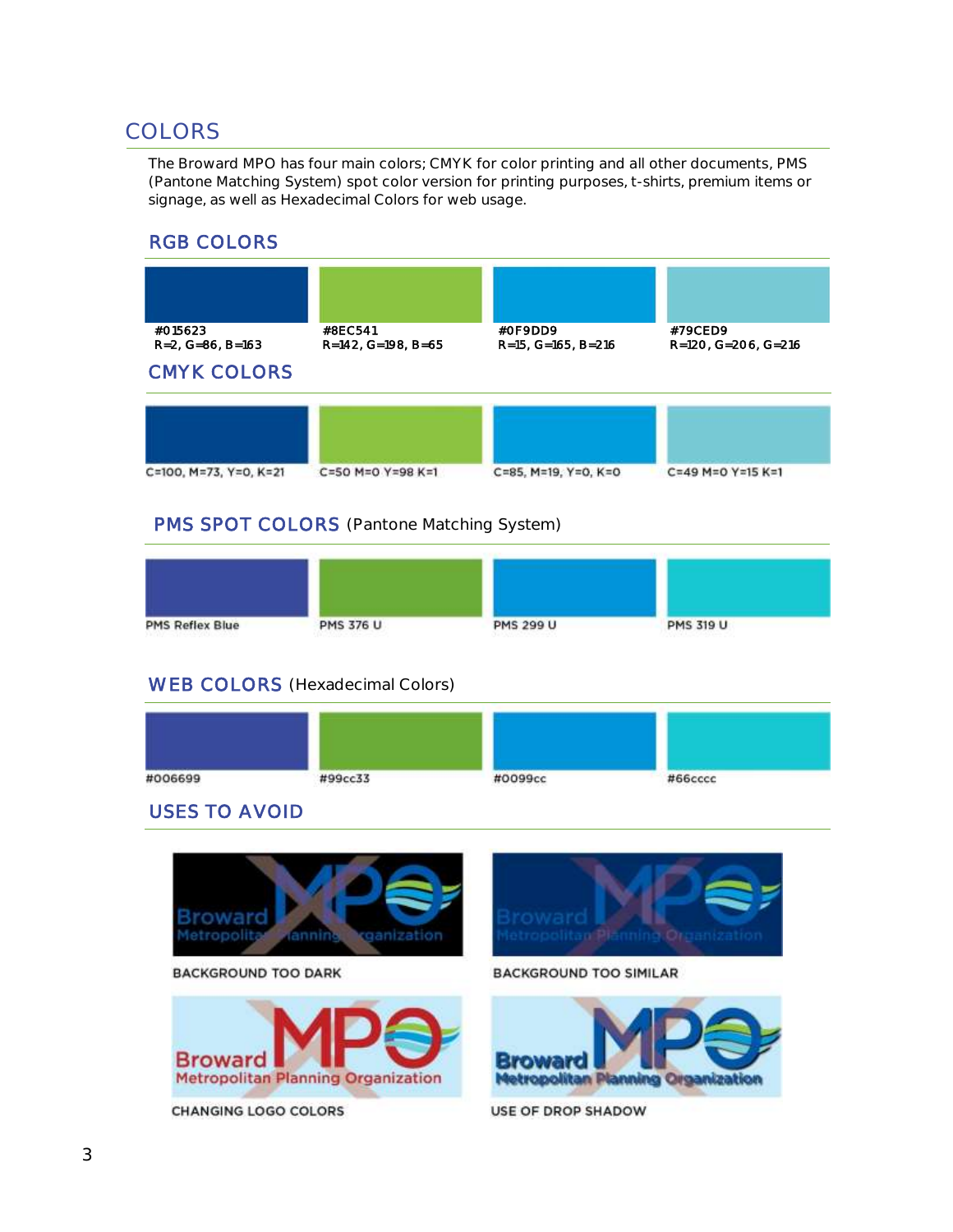## FONTS + TYPEFACE

The Broward MPO logo uses the Gotham font. The fonts listed below, along with their respective text locations, are recommended for use in all Broward MPO documents.

| <b>HEADLINES AND SUBHEADINGS (Recommended)</b>                                          |         |                  |  |  |
|-----------------------------------------------------------------------------------------|---------|------------------|--|--|
| Gotham Light (Headline)<br>$24$ pt<br>Gotham Medium (Subheading)<br>$18$ pt             |         |                  |  |  |
| Gotham Bold (Headline)<br>24 pt<br>Gotham Medium (Subheading)<br>18 pt                  |         |                  |  |  |
| Helvetica Bold (Headline)<br>24 pt<br>Helvetica Medium (Subheading)<br>18 <sub>pt</sub> |         |                  |  |  |
| <b>Arial Bold (Headline)</b>                                                            |         | 24 pt            |  |  |
| Arial Regular (Subheading)                                                              |         | 18 <sub>pt</sub> |  |  |
| <b>BODY TEXT</b> (Recommended)                                                          |         |                  |  |  |
| Gotham Light (Body Copy)                                                                | 10 pt   |                  |  |  |
| Gotham Light (Body Copy)                                                                | $12$ pt |                  |  |  |
| Garamond Regular (Body Copy)                                                            | $12$ pt |                  |  |  |
| Helvetica Medium (Body Copy)                                                            | $12$ pt |                  |  |  |

## NON-DISCRIMINATION TEXT

The following non-discrimination text should be included on all public documents:

For complaints, questions or concerns about civil rights or nondiscrimination; or for special requests under the Americans with Disabilities Act, please contact Christopher Ryan, Title VI Coordinator at (954) 876-0036 or ryanc@browardmpo.org.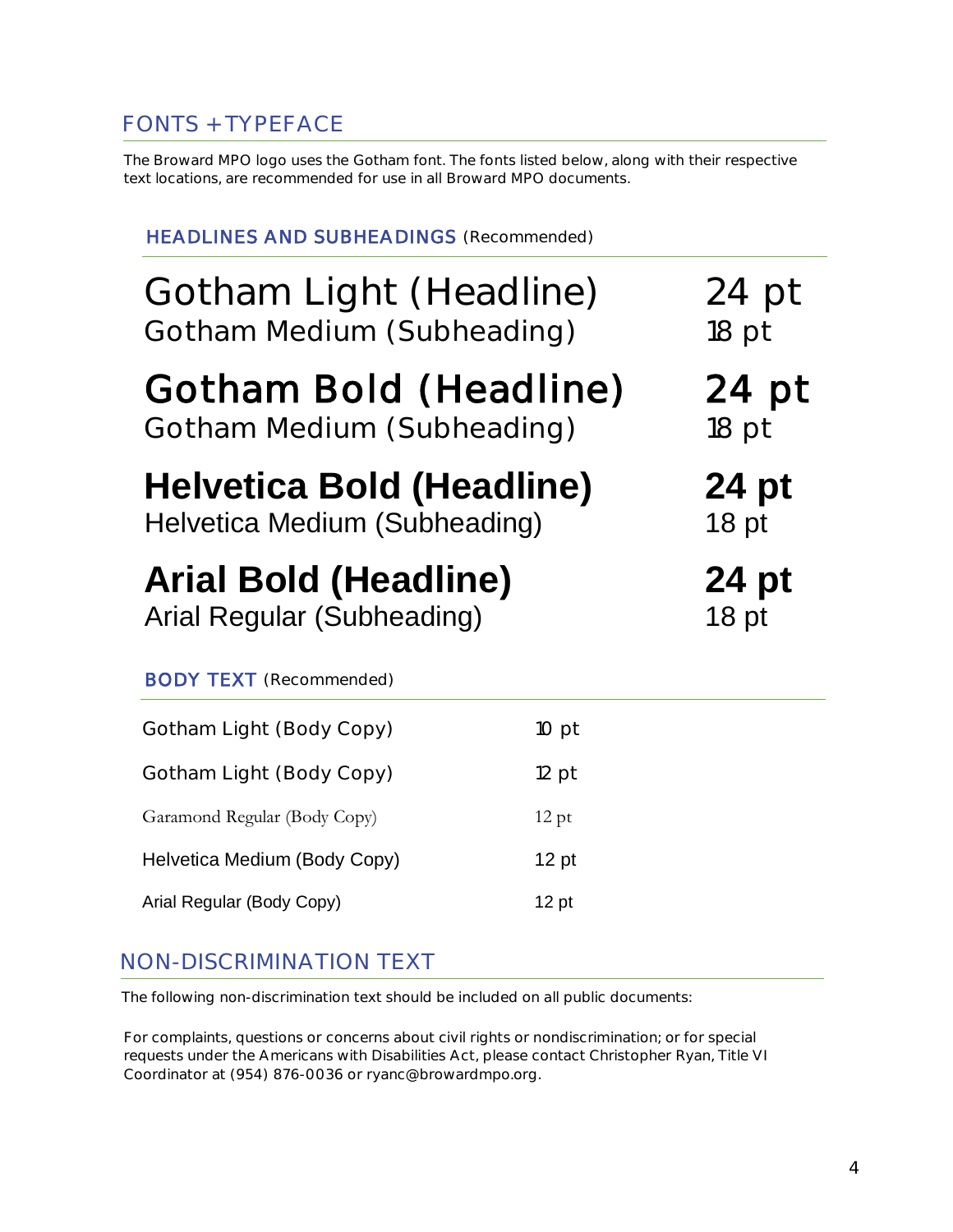## CONTENT FORMATS

#### **FILE NAMING**

Files can be viewed by numerous users who use a wide variety of operating systems (Mac, PC, Linux, etc.) and devices (desktops, tablets, smartphones, etc.). Therefore, it is essential to play it safe and avoid common illegal directory and file name characters. Naming conventions are important in web folders as well as for downloadable files such as PDFs, Word documents, and Excel spreadsheets. Do not use any of these common illegal characters/symbols:

| $#$ pound       | < left angle bracket  | \$ dollar sign      | + plus sign  |
|-----------------|-----------------------|---------------------|--------------|
| % percent       | > right angle bracket | ! exclamation point | ` backtick   |
| & ampersand     | * asterisk            | single quotes       | pipe         |
| { left bracket  | ? question mark       | " double quotes     | = equal sign |
| } right bracket | / forward slash       | : colon             |              |
| \back slash     | blank spaces          | @ at sign           |              |

Other things to keep in mind when naming files:

- Do not start or end file names with a space, period, hyphen, or underline
- Keep file names to a reasonable length under 31 characters
- Most operating systems are case sensitive; always use lowercase
- Avoid using spaces and/or underscores; use a hyphen instead
- Only use underscores for folder names
- Use dashes for file names
- Save date in file names

Style guide for naming files:

## **20150314-factsheet**

Date (YM or YMD) File Name

#### **CONTENT**

All text should follow AP Style Guidelines. These rules can be found at: [www.apstylebook.com.](https://www.apstylebook.com/)

#### **WEBSITE**

When referencing the Broward MPO website, please format as shown below:

browardMPO.org browardmpo.org BROWARDMPO.org

BrowardMPO.org

CORRECT

INCORRECT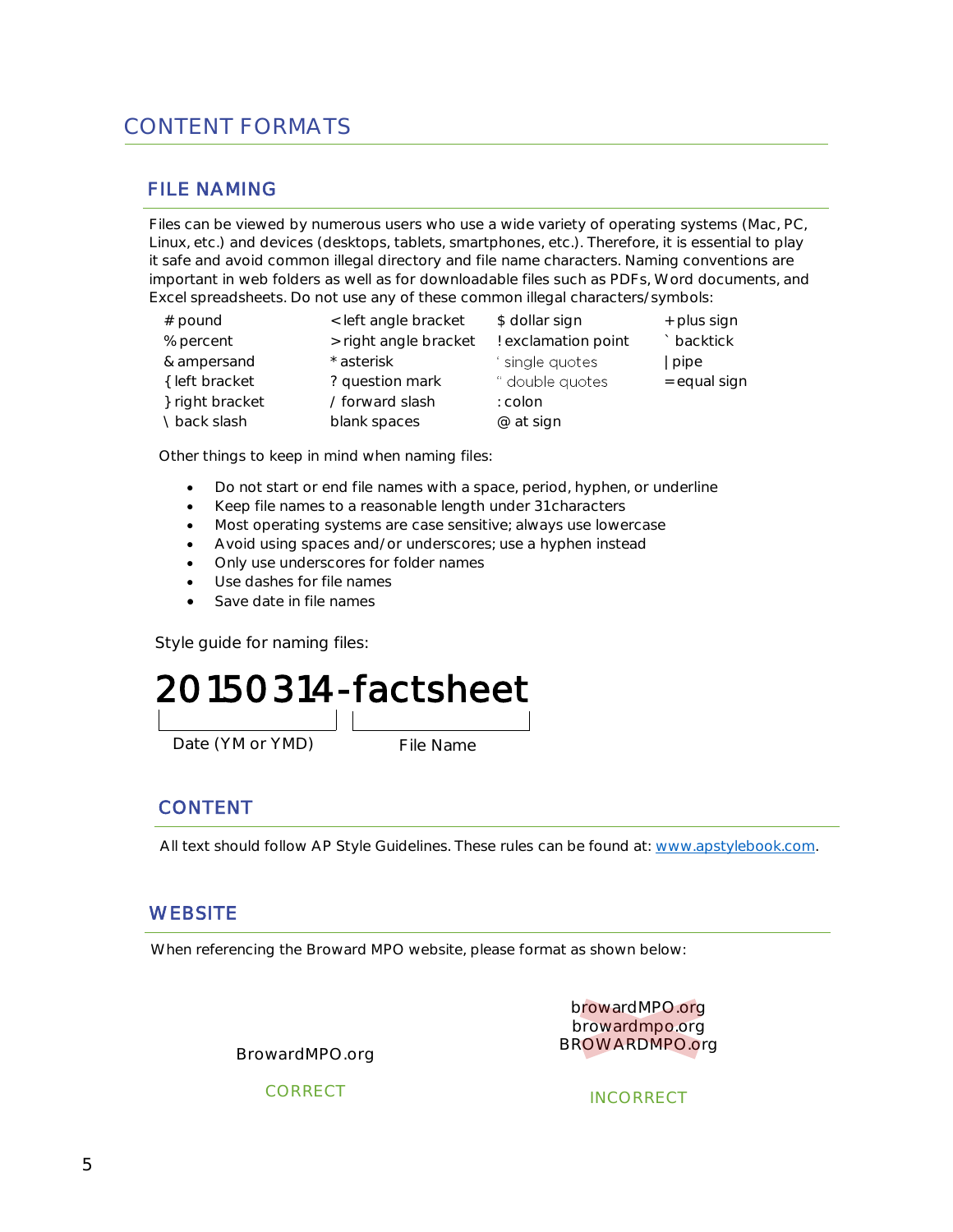### CONTENT FORMATS

#### **EMAIL ADDRESSES**

When referencing email addresses, please format in all lowercase as shown below:

ryanc@browardmpo.org

CORRECT

ryanc@BrowardMPO.org RYANC@browardmpo.org Ryanc@browardmpo.org

INCORRECT

954-797-1030 954.797.1030

INCORRECT

#### **PHONE NUMBERS**

All phone numbers are to be formatted the same in order to maintain a consistent look throughout documents. Phone numbers are to have the area code in parentheses. Please format phone numbers as shown below:

(222) 222-2222

CORRECT



All addresses are to be formatted the same in order to maintain a consistent look throughout documents. All street names, cardinal directions, city names, etc. must be spelled out and not abbreviated. Please format addresses as shown below:

100 West Cypress Creek Road, 6th Floor, Suite 650 Fort Lauderdale, FL 33309-2181

CORRECT

100 W. Cypress Creek Rd., 8th Floor, Suite 850 Ft. Laud., FL 33309-2112

INCORRECT

#### **DATES + TIMES**

All calendar months and days are to be spelled out completely. When listing dates and times, please use the format shown below:

Monday, December 2, 2015

CORRECT

10:30 a.m. - 11:00 a.m.

CORRECT



10:30am - 11:00am 10:30 A.M. - 11:00 A.M. 10:30 AM - 11:00 AM

**INCORRECT**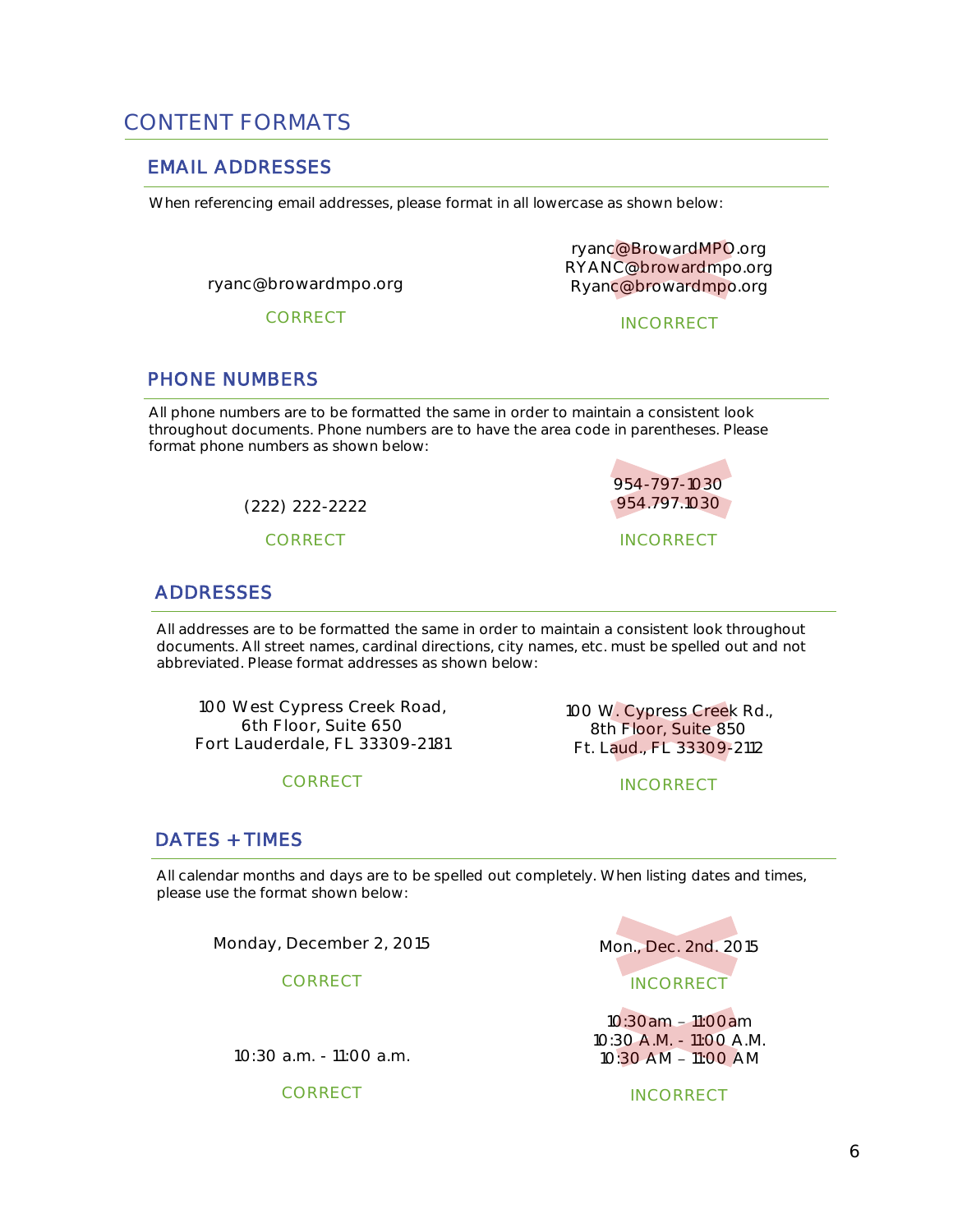## LETTERHEAD

The template for letter documents is sized 8.5x11 inches and is available for Microsoft Word.

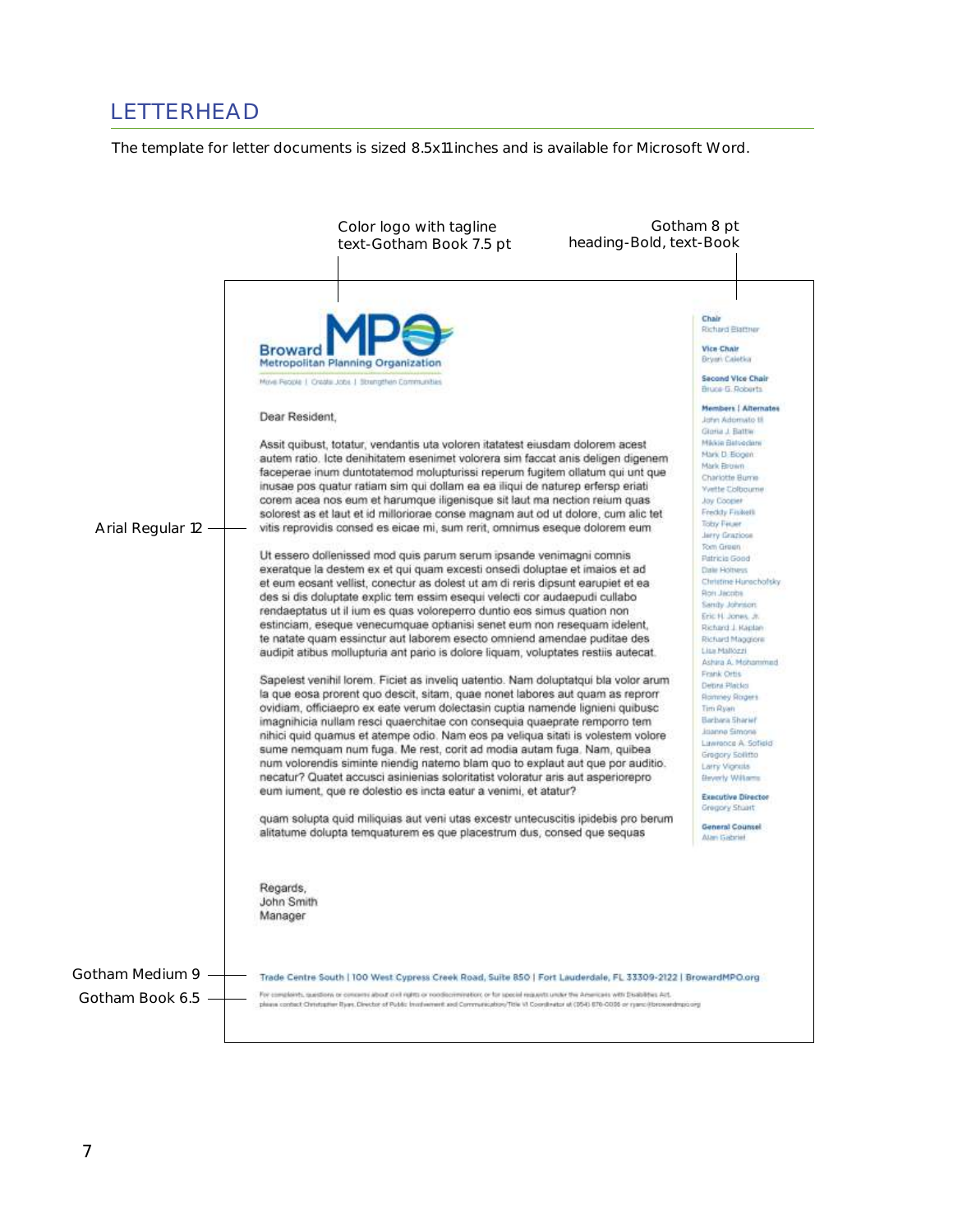## ENVELOPES

The template for envelopes is sized 4 1/8 X 9 1/2 inches, business #10 and is available for Microsoft Word.

| Color Logo       | <b>Broward Mania Brancore</b>                                                                                                                           |
|------------------|---------------------------------------------------------------------------------------------------------------------------------------------------------|
| Gotham Book 8 pt | Time Centre South<br>100 West Cypress Croek Road<br>1sete (500)<br>Turt Laurkratels TL 11303-2112<br>BrowntPEGorg<br>a material and which are the state |
|                  |                                                                                                                                                         |

### CD/DVD LABEL

The Avery 8692 template is for CD/DVD labels and is available for Microsoft word.

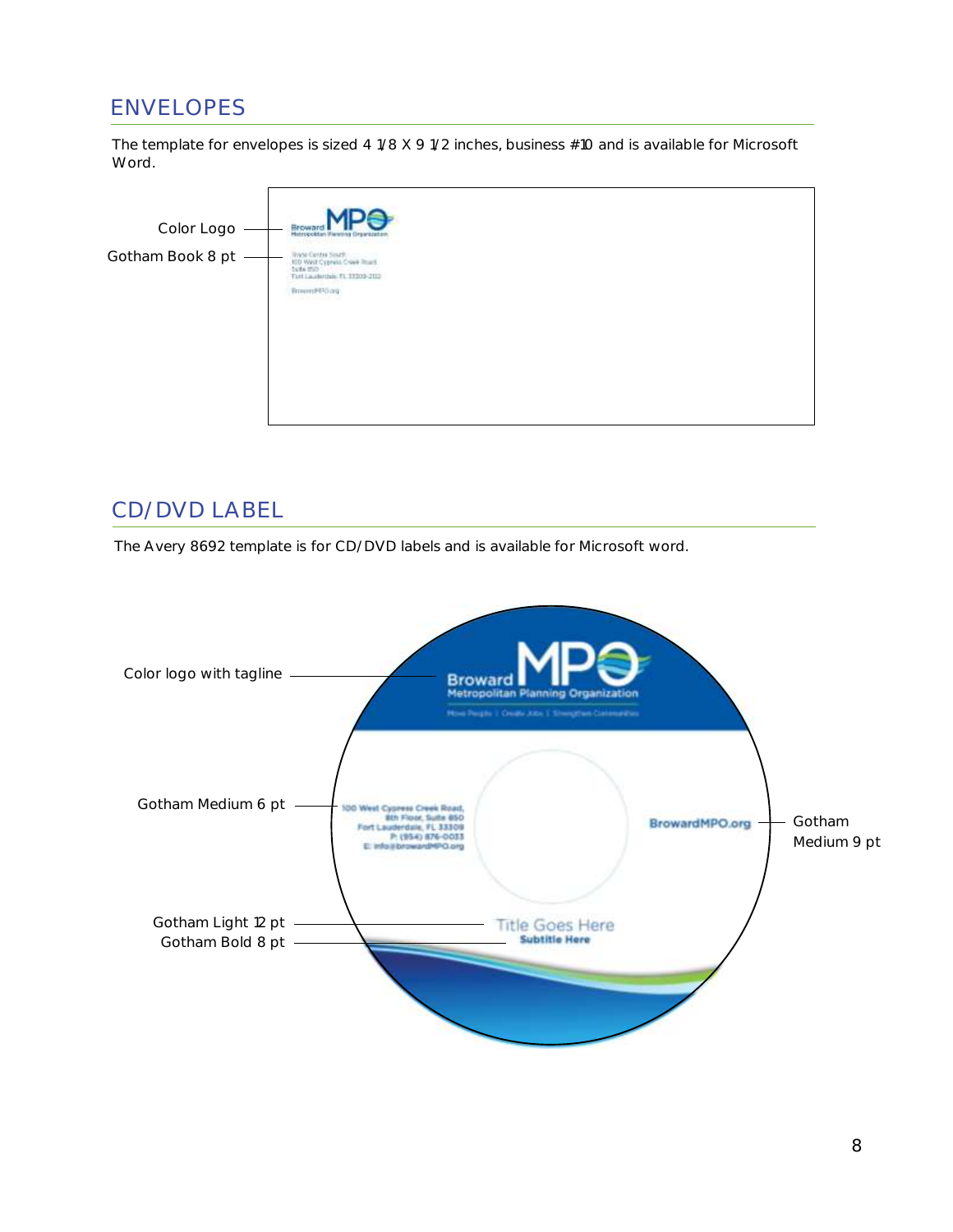## POWERPOINT TEMPLATE

Please use the following template and formatting when creating a presentation. The template is for Microsoft PowerPoint.

SLIDE BACKGROUNDS

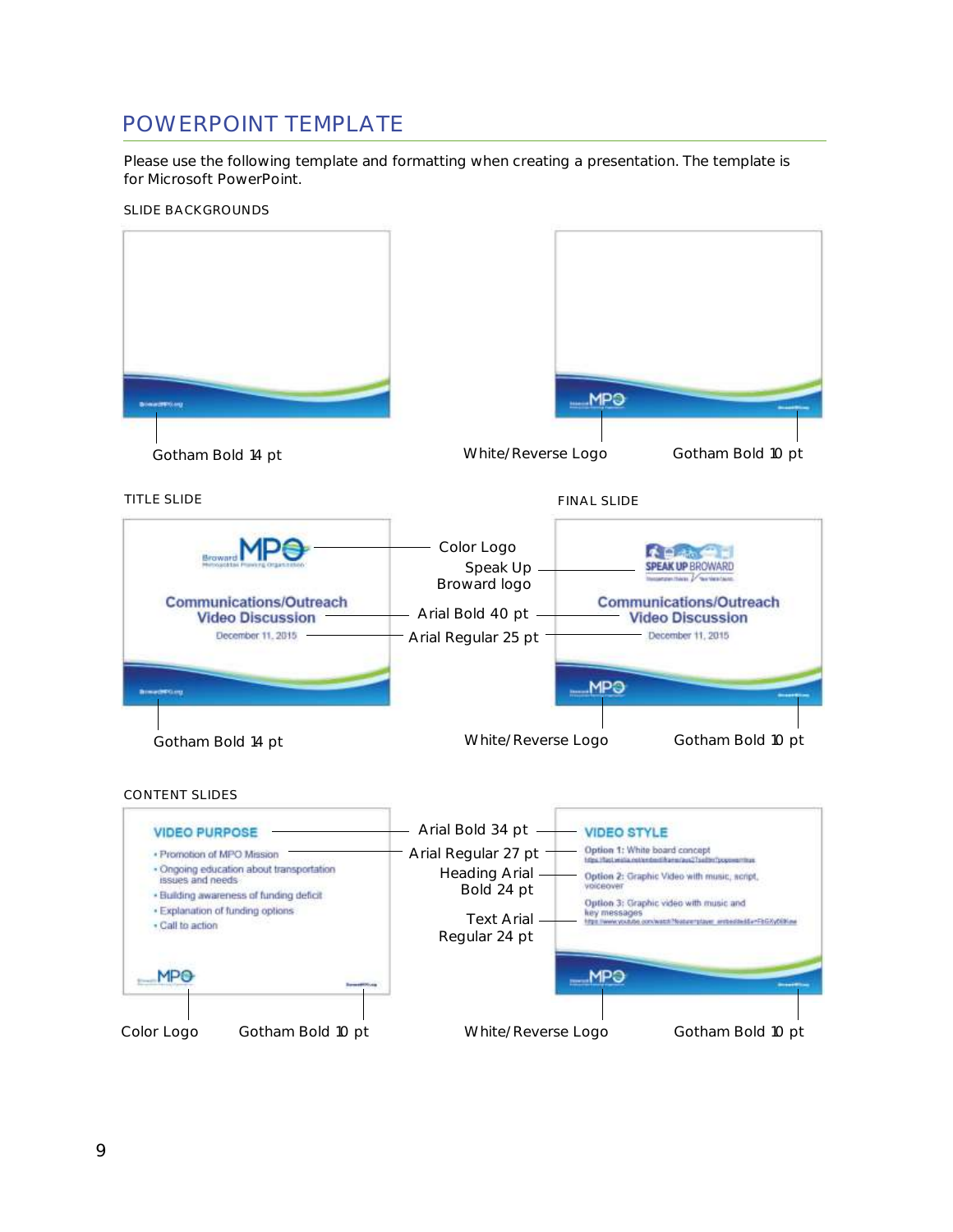## VERTICAL/PORTRAIT PLAN COVERS

The vertical/portrait template for plan covers is sized 8.5x11 inches and is available for Microsoft Word.

|       |                                                  | Color Logo                            |                                                    |
|-------|--------------------------------------------------|---------------------------------------|----------------------------------------------------|
| Image |                                                  | Gotham Medium 41<br>Gotham Book 16 pt | <b>Public Participation Plan</b><br>February 20th. |
|       | <b>Public Participation Plan</b><br>Fobruary 006 | Gotham Medium 37<br>Gotham Book 16 pt |                                                    |
|       |                                                  | Gotham Medium 9.5                     |                                                    |
|       | Gotham Bold 14 pt                                | Gotham Bold 14 pt                     |                                                    |

## HORIZONTAL/LANDSCAPE PLAN COVERS

The horizontal/landscape template for plan covers is sized 8.5x11 inches and is available for Microsoft Word.



Gotham Bold 15 pt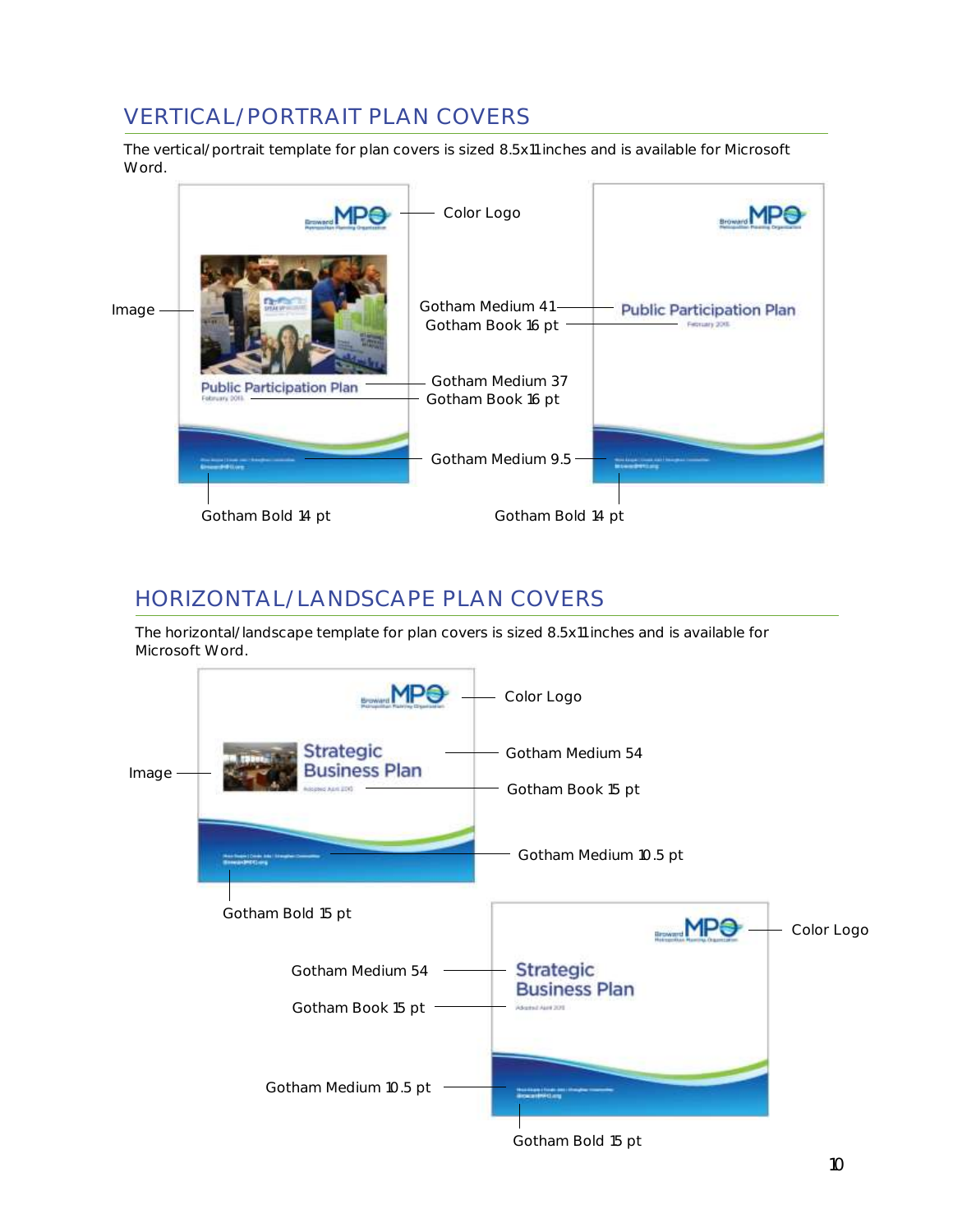## PROJECT HANDOUTS

The template for handouts and factsheets is sized 8.5x11 inches and is available for Microsoft Word.

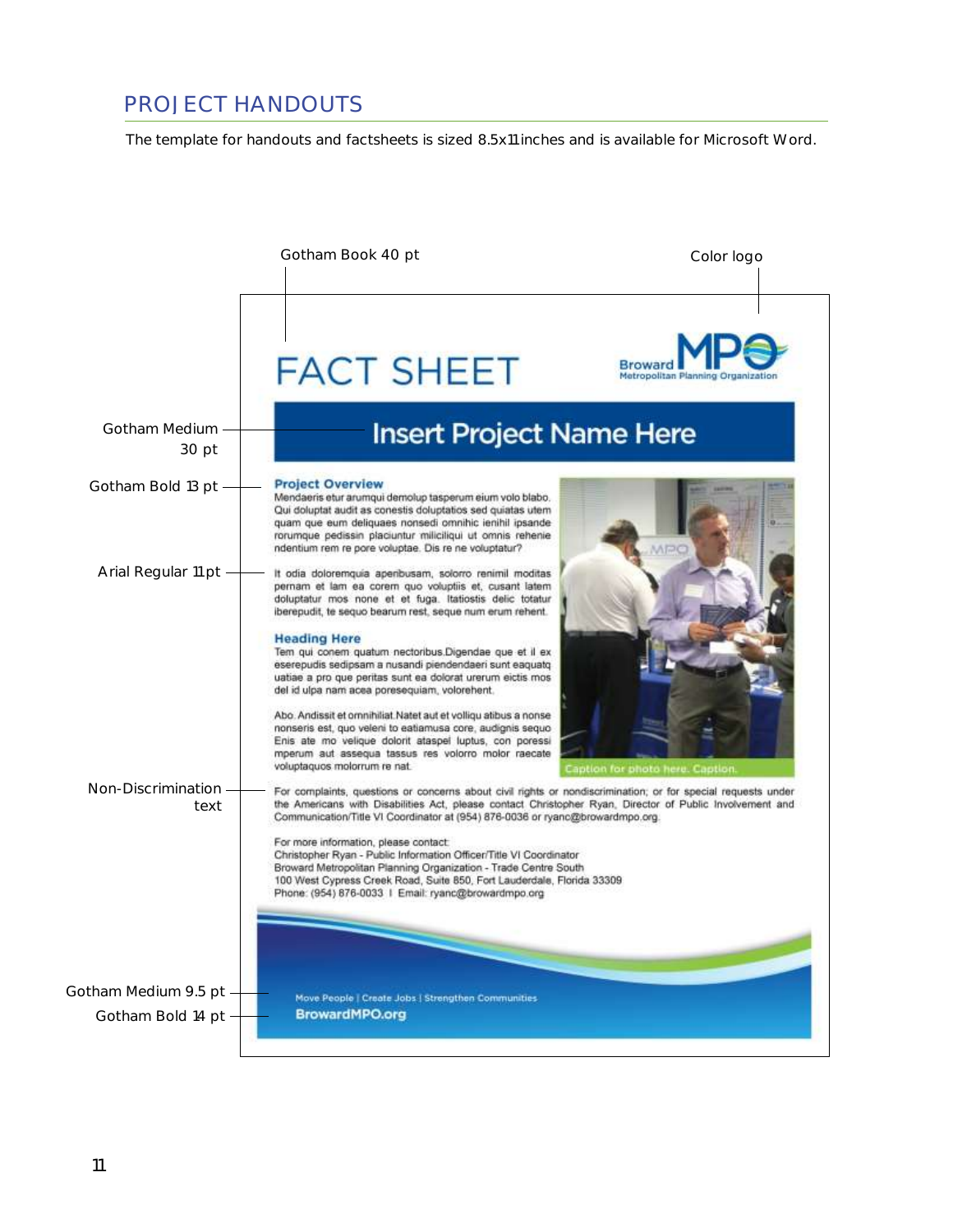## WORKSHOP KIT

The following collateral materials are available for a workshop or meeting.

#### **SIGN-IN SHEET**

The sign-in sheet template is sized 8.5x14 inches (legal size) and is available for Microsoft Word. When using the sign-in sheet for other meeting types, you may change the column headings to adhere to the meeting's purpose (e.g. for regular committee meetings, change "how did you hear about us?" to "initials" or "signature").



#### **MEETING SIGNS**

This meeting sign template is sized 36x24 inches and should be printed on matte paper and mounted on foam core. The template for this document is available for Microsoft PowerPoint.

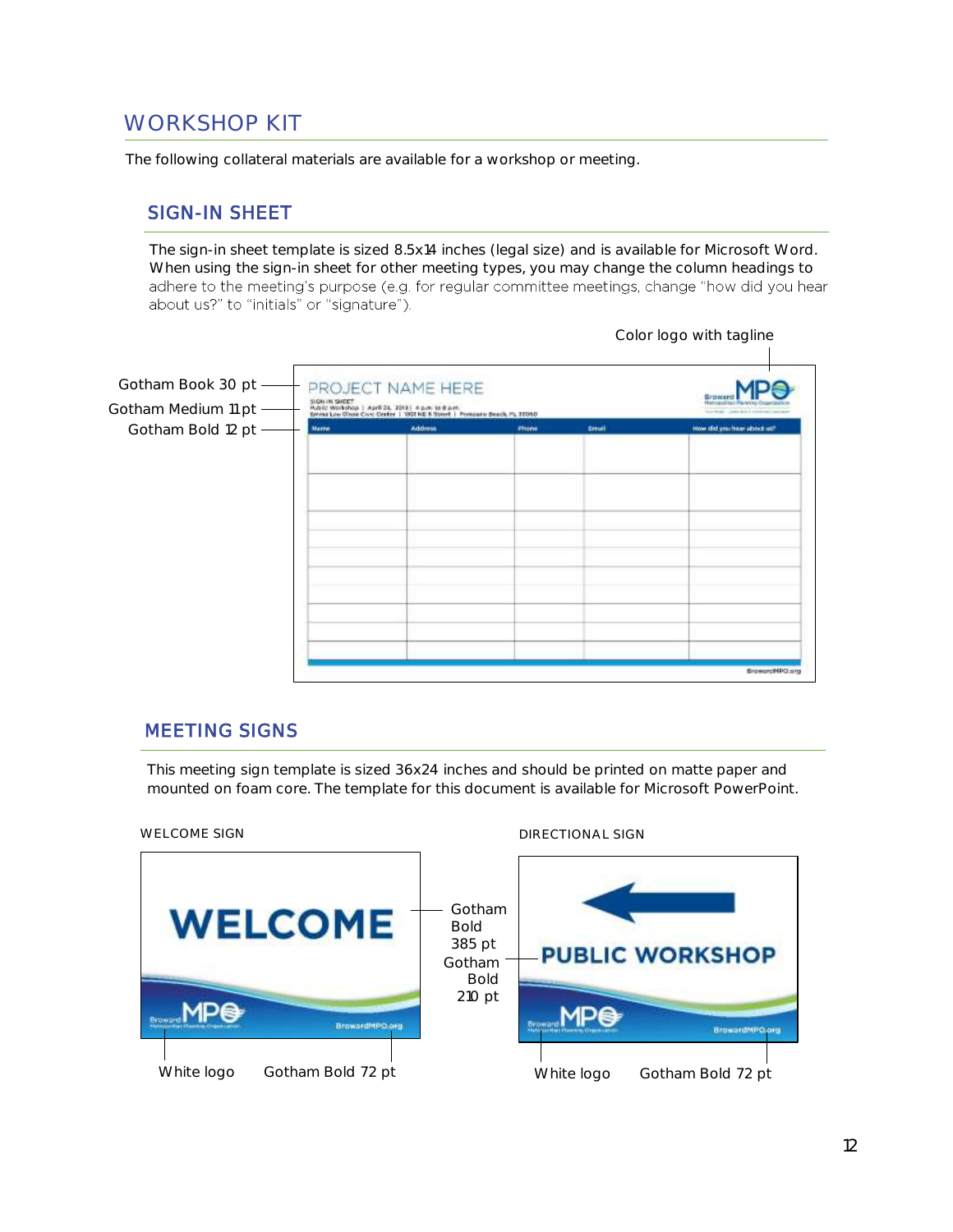## WORKSHOP KIT

#### **COMMENT SHEET**

The comment sheet template is sized 8.5x11 inches and is available for Microsoft Word.

| Gotham Book 30 pt                         | PROJECT NAME<br><b>GOES HERE</b>                                                                                                                                                                  |                                                                                  |                                                                                                                                                                                                                          | Color logo         |
|-------------------------------------------|---------------------------------------------------------------------------------------------------------------------------------------------------------------------------------------------------|----------------------------------------------------------------------------------|--------------------------------------------------------------------------------------------------------------------------------------------------------------------------------------------------------------------------|--------------------|
| Gotham Medium 14 pt                       |                                                                                                                                                                                                   | <b>COMMENT SHEET</b><br>LRTP Public Workshop   April 23, 2013   4 p.m. to 8 p.m. | Emma Lou Olson Civic Center   1801 NE 6 Street   Pompano Beach, FL 33060                                                                                                                                                 |                    |
|                                           | Name:                                                                                                                                                                                             |                                                                                  |                                                                                                                                                                                                                          |                    |
| Gotham Medium 10 pt                       | <b>Address</b>                                                                                                                                                                                    |                                                                                  | <b>Do Code</b>                                                                                                                                                                                                           |                    |
|                                           | Phone                                                                                                                                                                                             | Erraft                                                                           |                                                                                                                                                                                                                          |                    |
|                                           |                                                                                                                                                                                                   |                                                                                  |                                                                                                                                                                                                                          |                    |
| Gotham Bold 11 pt                         | For more information, please contact:<br>Christopher Ryan - Public Internation Officer/Title Vi Coordinator                                                                                       |                                                                                  | For cargulards, quadices or concerns about<br>civil rights or nondiscrimination; or for special                                                                                                                          | Non-Discrimination |
| Gotham Medium 9 pt                        | Broward Helingsellian Pianning Organization - Trude Centre South<br>100 Weet Cygress Creek Road, Suite 850, Fort Lauderdex, Florida 11309<br>Phone: (954) E76-0033   Email: ryano Abrowardmpo.org |                                                                                  | requests under the Americans with Doublins<br>Art, please contact Christopher Ryan, Director of<br>Public Insolvement and Communication/Title VI<br>Coursts star at 1954) 876-0036 an<br>in/are: il forcevaridingsic ong | text               |
| Gotham Medium 9.5 pt<br>Gotham Bold 14 pt | Myre Fessie   Deale Jim   Thungther Commenties<br>BrowardMPQ.org                                                                                                                                  |                                                                                  |                                                                                                                                                                                                                          |                    |

#### **NAME TAGS**

The nametags are sized 4x3 inches and are formatted four per page for printing. The template is sized 8.5x11 inches and is available for Microsoft Word.

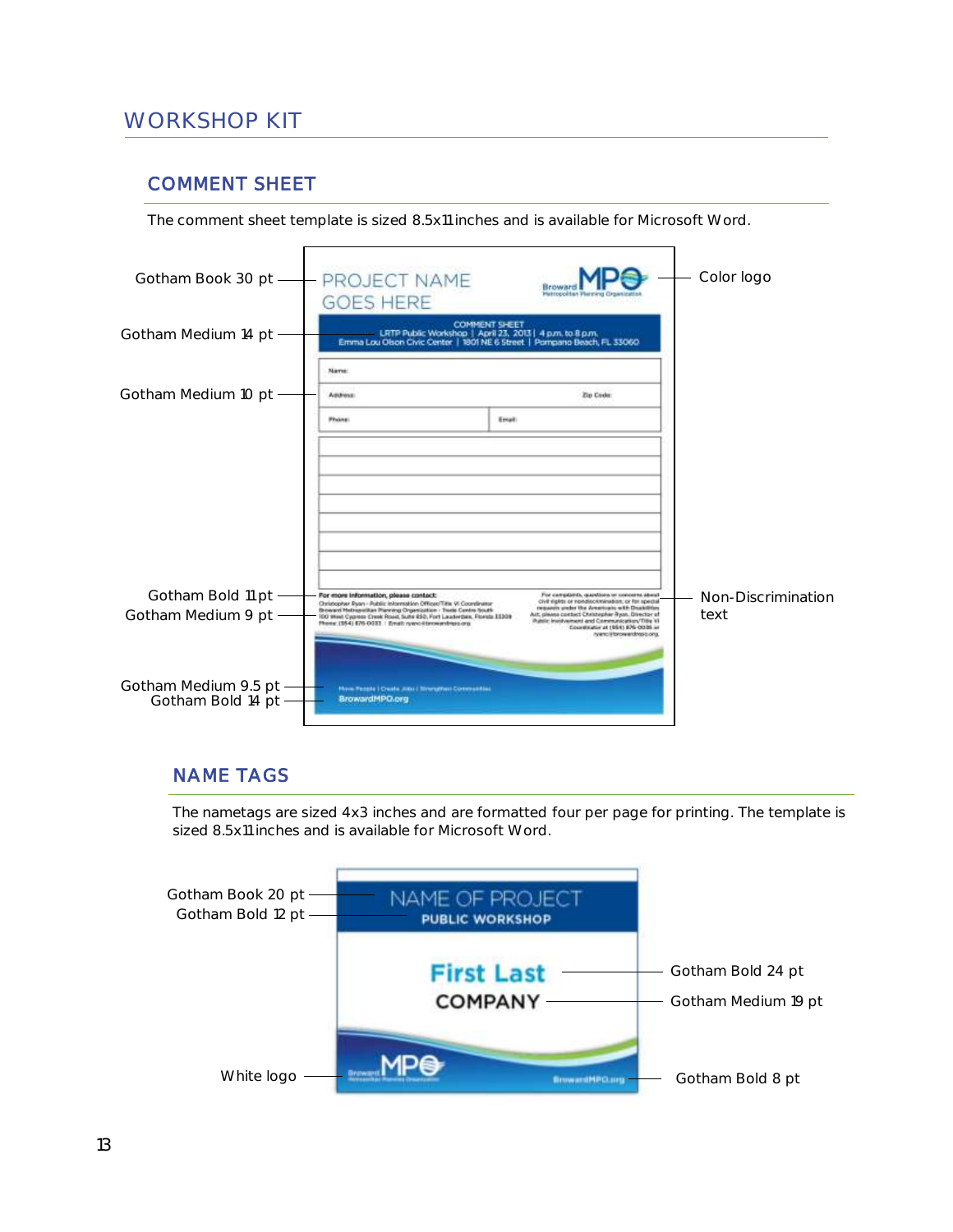#### **PROJECT BOARDS**

Project boards are generally sized 36x24 inches and should be printed on matte paper and mounted on foam core. Project boards should only utilize the approved colors on page three of the style guide. In addition, black text is appropriate for use. The logo placement can be adjusted as needed, but should follow all logo usage rules.

HORIZONTAL BOARD



| <b>VERTICAL BOARD</b> |
|-----------------------|
|                       |
|                       |
|                       |
|                       |
|                       |
|                       |
|                       |
|                       |
|                       |
|                       |
|                       |
|                       |
|                       |
|                       |
|                       |
| LOGO                  |
|                       |
|                       |

#### **WEBSITE**

For BrowardMPO.org style rules, please refer to the Broward MPO Website Training Manual.

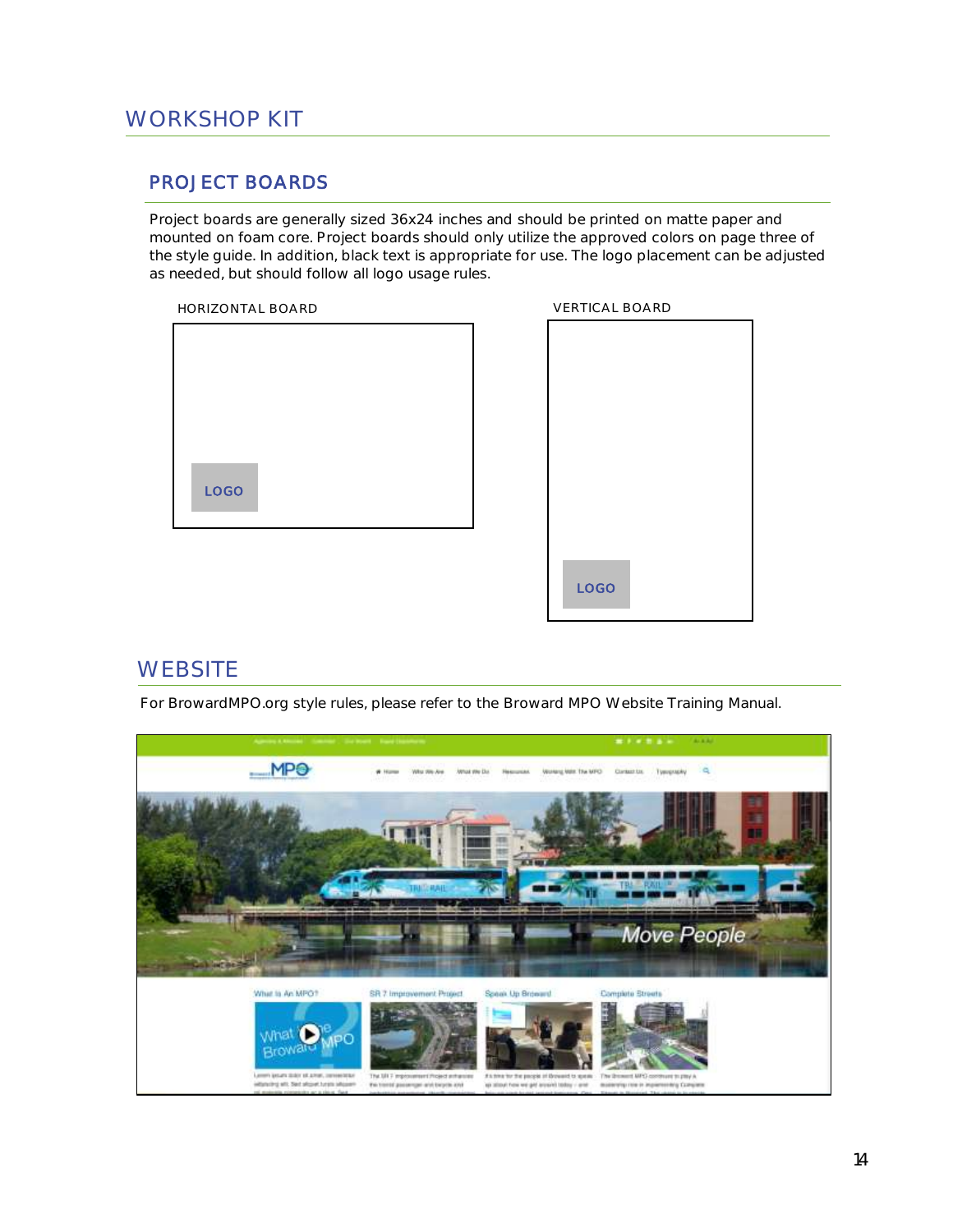## PRESS RELEASE

The template for press releases is sized 8.5x11 inches and is available for Microsoft Word. If the document goes onto a second page, please end the first page with "more" in italics and continue on the second page. Signify the end of the release with three number signs (#) centered. All text should follow AP Style Guidelines. These rules can be found at: [www.apstylebook.com.](https://www.apstylebook.com/)

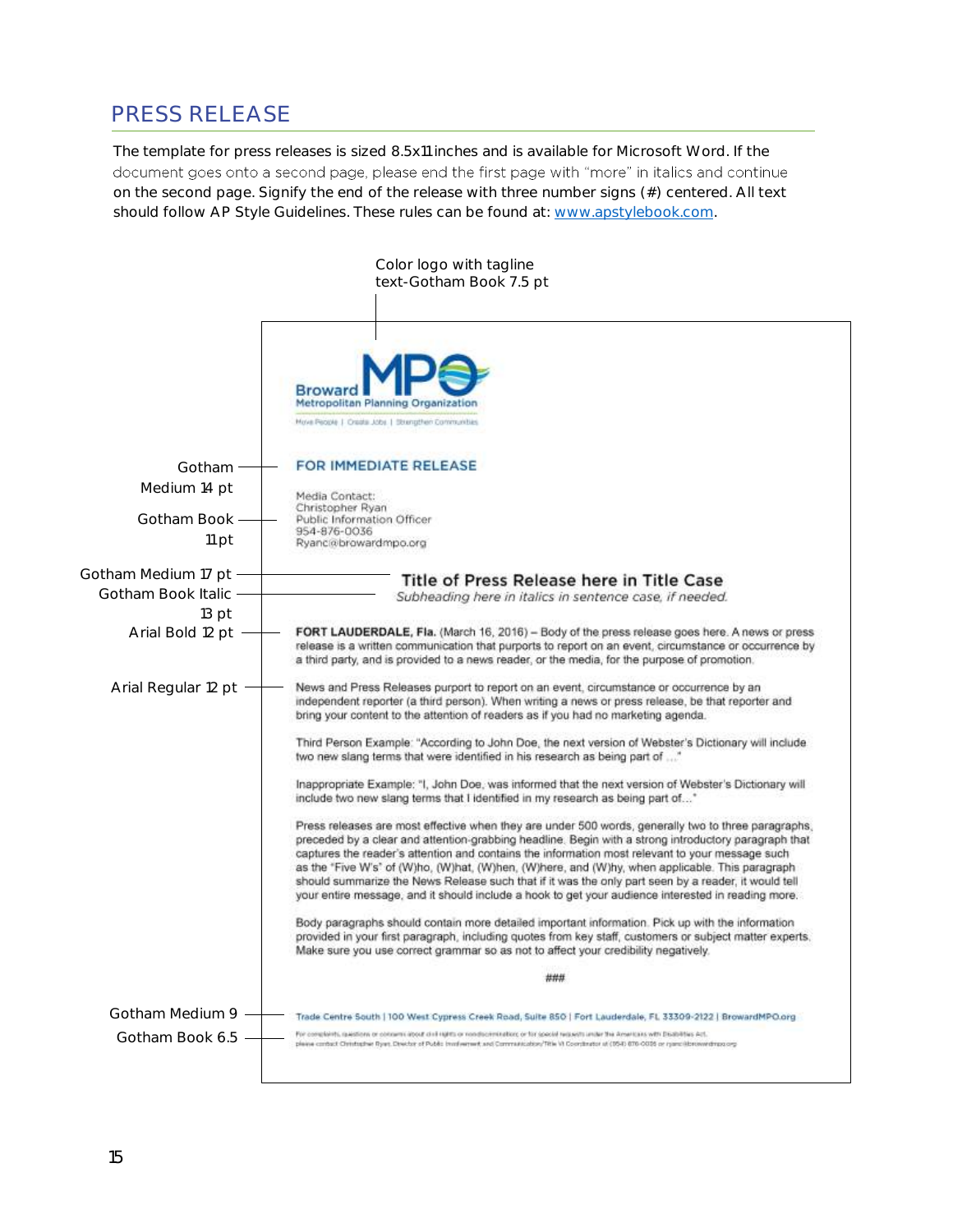## EMAIL BLASTS

The following email blast, or "eblast" template, is available in Microsoft Publisher. It should be used as a basic outline of how to develop eblasts for the Broward MPO. Please adhere to use of the headers and footers as well as logo placement and section headings.

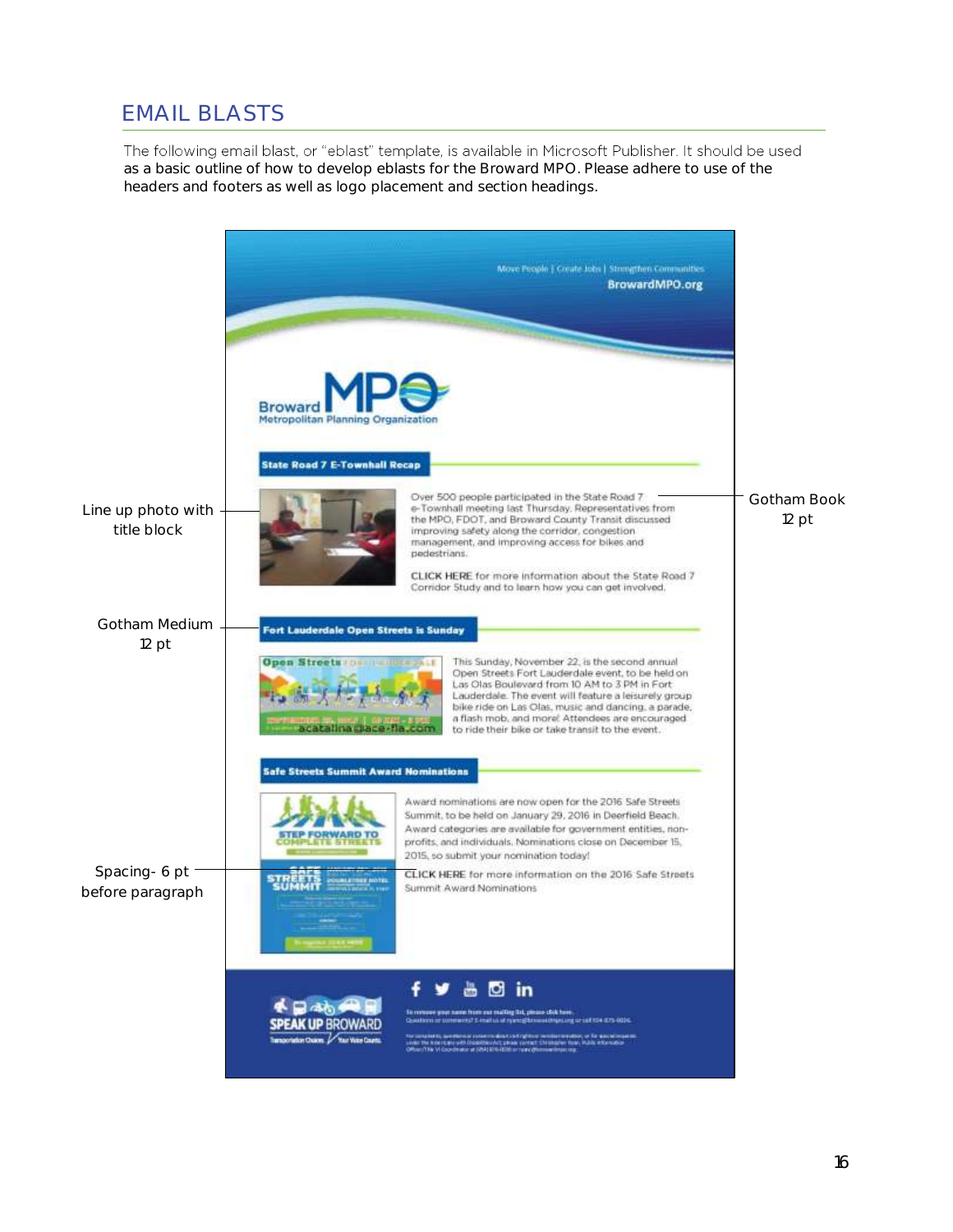## EMAIL SIGNATURES & FONTS

The following signature and fonts are to be used in Microsoft Outlook. Please adhere to use of the signature and fonts. Make sure that non-discrimination text is used.

|                |                                                                                                                                                                                                                                                             | From +                | TRUNKALA (S.Dromandmore.gr)                                                                                                                                                                                                                                                                                                                                                                                                                                                                                                                                                 |  |  |
|----------------|-------------------------------------------------------------------------------------------------------------------------------------------------------------------------------------------------------------------------------------------------------------|-----------------------|-----------------------------------------------------------------------------------------------------------------------------------------------------------------------------------------------------------------------------------------------------------------------------------------------------------------------------------------------------------------------------------------------------------------------------------------------------------------------------------------------------------------------------------------------------------------------------|--|--|
|                | c                                                                                                                                                                                                                                                           | <b>Ta.</b>            | Russi, Christopher, RussiC (Decouse drops, pro)                                                                                                                                                                                                                                                                                                                                                                                                                                                                                                                             |  |  |
|                | Teme                                                                                                                                                                                                                                                        | CC.                   |                                                                                                                                                                                                                                                                                                                                                                                                                                                                                                                                                                             |  |  |
|                |                                                                                                                                                                                                                                                             | Bic.                  |                                                                                                                                                                                                                                                                                                                                                                                                                                                                                                                                                                             |  |  |
|                |                                                                                                                                                                                                                                                             | <b>Subject</b>        | <b>Samure Email</b>                                                                                                                                                                                                                                                                                                                                                                                                                                                                                                                                                         |  |  |
| Calibri Light- |                                                                                                                                                                                                                                                             |                       |                                                                                                                                                                                                                                                                                                                                                                                                                                                                                                                                                                             |  |  |
| $12$ pt        | Good morning Chris,                                                                                                                                                                                                                                         |                       |                                                                                                                                                                                                                                                                                                                                                                                                                                                                                                                                                                             |  |  |
|                |                                                                                                                                                                                                                                                             |                       | Thank you for reviewing the document I sent over yesterday. Should you need anything, feel free to give me a call.                                                                                                                                                                                                                                                                                                                                                                                                                                                          |  |  |
|                |                                                                                                                                                                                                                                                             |                       |                                                                                                                                                                                                                                                                                                                                                                                                                                                                                                                                                                             |  |  |
|                | Cheers.                                                                                                                                                                                                                                                     |                       |                                                                                                                                                                                                                                                                                                                                                                                                                                                                                                                                                                             |  |  |
| Calibri Light  |                                                                                                                                                                                                                                                             | Anthea Thomas         |                                                                                                                                                                                                                                                                                                                                                                                                                                                                                                                                                                             |  |  |
| (Bold) 12 pt   |                                                                                                                                                                                                                                                             |                       | Public Involvement Specialist                                                                                                                                                                                                                                                                                                                                                                                                                                                                                                                                               |  |  |
|                |                                                                                                                                                                                                                                                             |                       |                                                                                                                                                                                                                                                                                                                                                                                                                                                                                                                                                                             |  |  |
|                |                                                                                                                                                                                                                                                             |                       |                                                                                                                                                                                                                                                                                                                                                                                                                                                                                                                                                                             |  |  |
| Color Logo     |                                                                                                                                                                                                                                                             |                       | Metropolitan Planning Organization                                                                                                                                                                                                                                                                                                                                                                                                                                                                                                                                          |  |  |
| with Tagline   |                                                                                                                                                                                                                                                             |                       | Move People   Craste Jobs   Strengthen Communities                                                                                                                                                                                                                                                                                                                                                                                                                                                                                                                          |  |  |
|                |                                                                                                                                                                                                                                                             |                       |                                                                                                                                                                                                                                                                                                                                                                                                                                                                                                                                                                             |  |  |
| Calibri Light  | Trade Centre South                                                                                                                                                                                                                                          |                       |                                                                                                                                                                                                                                                                                                                                                                                                                                                                                                                                                                             |  |  |
| $12$ pt        |                                                                                                                                                                                                                                                             | 8th Floor, Suite 850  | 100 West Cypress Creek Road,                                                                                                                                                                                                                                                                                                                                                                                                                                                                                                                                                |  |  |
|                |                                                                                                                                                                                                                                                             |                       | Fort Lauderdale, FL 33309                                                                                                                                                                                                                                                                                                                                                                                                                                                                                                                                                   |  |  |
|                |                                                                                                                                                                                                                                                             |                       | (954) 876-0034 Direct                                                                                                                                                                                                                                                                                                                                                                                                                                                                                                                                                       |  |  |
|                |                                                                                                                                                                                                                                                             |                       | (954) 876-0033 Office                                                                                                                                                                                                                                                                                                                                                                                                                                                                                                                                                       |  |  |
|                |                                                                                                                                                                                                                                                             | (954) 876-0062 Fax    | thomasa@browardmpo.org                                                                                                                                                                                                                                                                                                                                                                                                                                                                                                                                                      |  |  |
|                |                                                                                                                                                                                                                                                             |                       |                                                                                                                                                                                                                                                                                                                                                                                                                                                                                                                                                                             |  |  |
|                |                                                                                                                                                                                                                                                             |                       | For more information on activities and projects of the Broward MPO, please visit: BrowardMPD.org and while you're there,                                                                                                                                                                                                                                                                                                                                                                                                                                                    |  |  |
| Calibri Light  |                                                                                                                                                                                                                                                             |                       | follow us on Social Media.                                                                                                                                                                                                                                                                                                                                                                                                                                                                                                                                                  |  |  |
| 10 pt          |                                                                                                                                                                                                                                                             |                       | To subscribe to our e-Blasts, click here.                                                                                                                                                                                                                                                                                                                                                                                                                                                                                                                                   |  |  |
| Calibri Light  |                                                                                                                                                                                                                                                             |                       |                                                                                                                                                                                                                                                                                                                                                                                                                                                                                                                                                                             |  |  |
| (Bold) 10 pt   | For complaints, questions or concerns about civil rights or nondiscrimination; or for special requests under the Americans with<br>Disabilities Act, please contact: Christopher Ryan, Public Information Officer/Title VI Coordinator at (954) 876-0036 or |                       |                                                                                                                                                                                                                                                                                                                                                                                                                                                                                                                                                                             |  |  |
|                |                                                                                                                                                                                                                                                             |                       | ryanc@browardmpo.org                                                                                                                                                                                                                                                                                                                                                                                                                                                                                                                                                        |  |  |
|                |                                                                                                                                                                                                                                                             |                       | Please Note: Florida has a very broad public records law. Most written communications to or from Broward MPD officials and/or employees regarding Broward MPD                                                                                                                                                                                                                                                                                                                                                                                                               |  |  |
| Calibri Light- |                                                                                                                                                                                                                                                             | to public disclosure. | business are public records, and are available to the public and media upon request. Your e-mail communications, including your email address, may therefore be su                                                                                                                                                                                                                                                                                                                                                                                                          |  |  |
| 9 pt           |                                                                                                                                                                                                                                                             |                       | This message, together with any attachments, is intended only for the addressee. It may contain information which is legally privileged, confidential and exempt from<br>public disclosure. If you are not the intended recipient, you are hereby notified that any disclosure, copying, distribution, use, or any action or reliance on this<br>communication is strictly prohibited. If you have received this e-mail in error, please notify the Broward MPO immediately by telephone (954) 876-0033 or by return<br>and delete the message, along with any attachments. |  |  |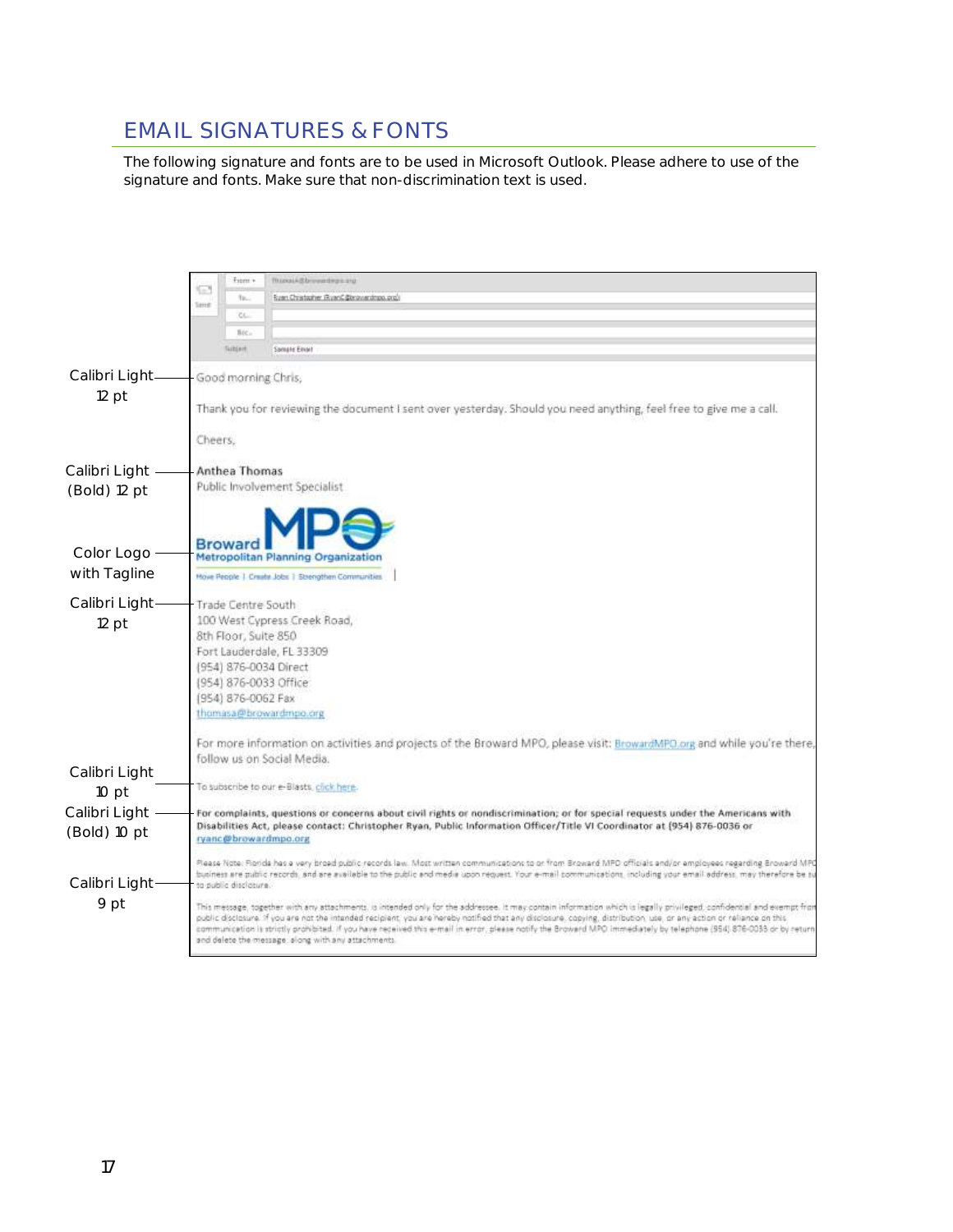## EXCEL SPREADSHEETS

The following signature and fonts are to be used in Microsoft Excel. Please adhere to use of fonts. Make sure that color MPO logo is used.

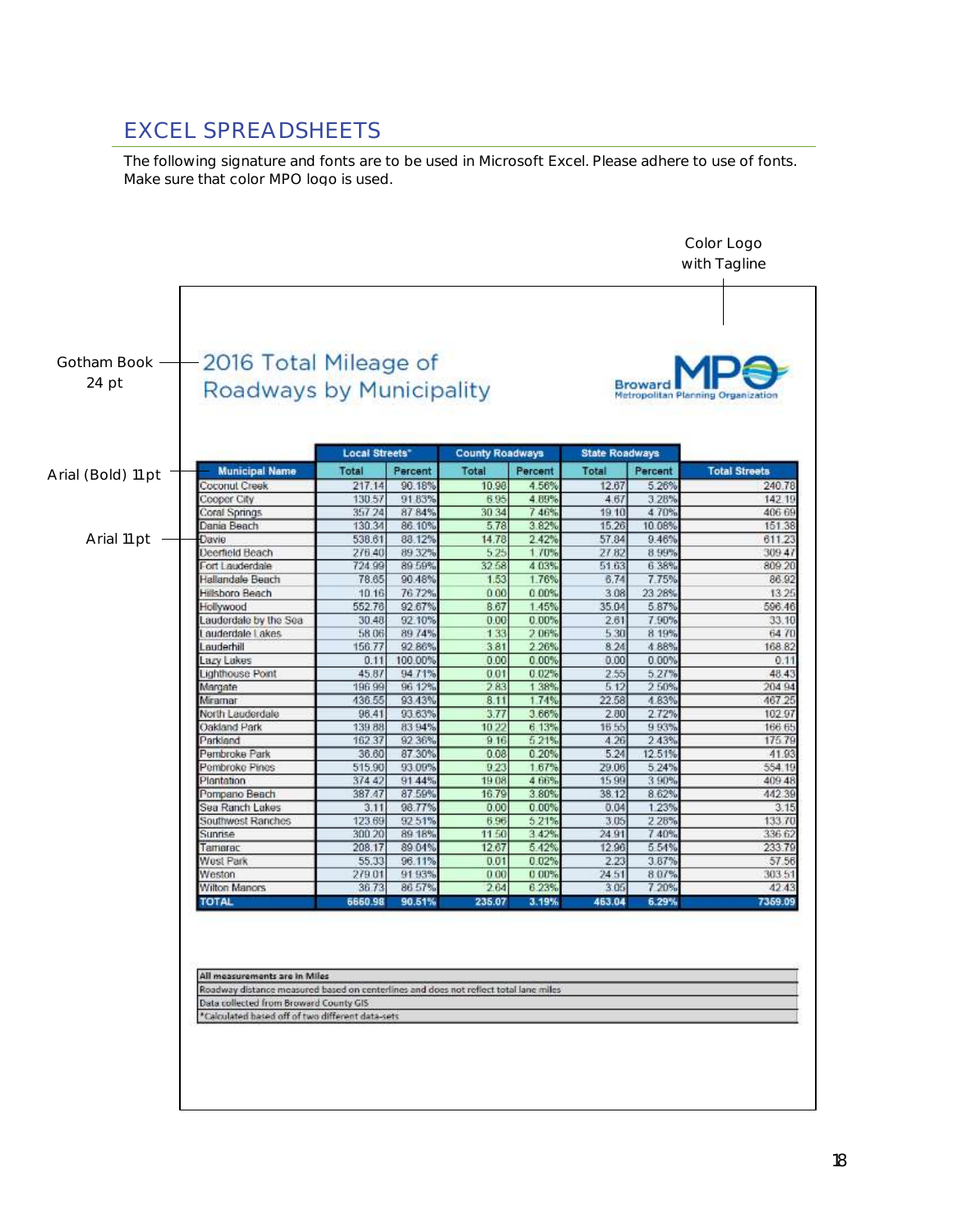### PROMOTIONAL MATERIALS

#### **TABLECLOTHS**

The imprint dimensions for a tablecloth logo should be proportionate to the size of the tablecloth. For example, the imprint area in the sample below is 50"x17".



#### **BANNERS**

This sample banner is sized 4'x8' (48"x96") and is printed with metal grommets for hanging. The template for promotional banners is available for Microsoft Publisher.



#### **PROMOTIONAL ITEMS**

Promotional items, such as pens, should follow the logo usage guidelines mentioned in the Style Guide.

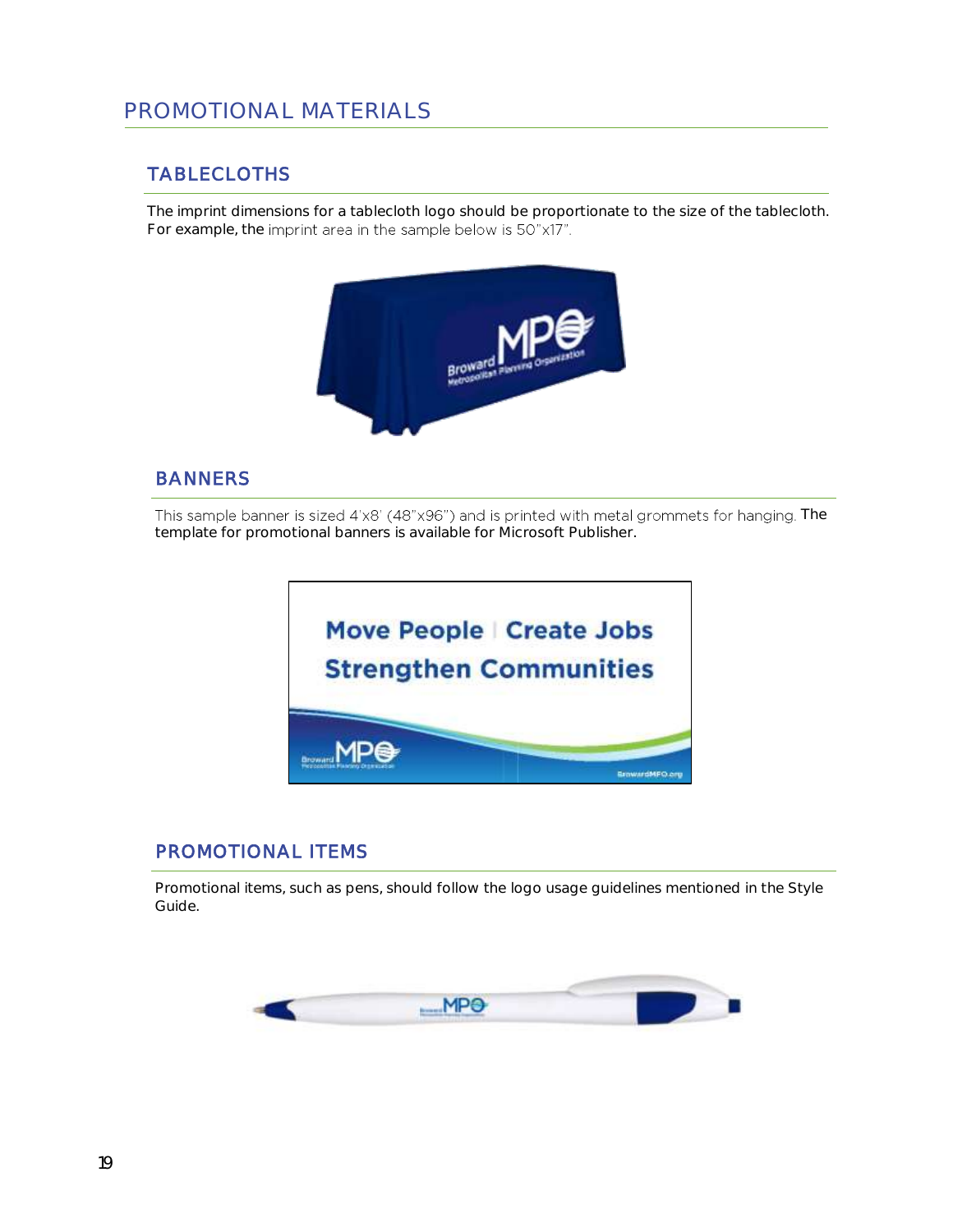## PHOTOGRAPHY

Please use the following tips when procuring photography for the Broward MPO.







#### SET RESOLUTION AS HIGH AS POSSIBLE

Though higher resolution images take up more space, they are the highest quality media possible and can be down sampled for almost any medium. A photo's resolution is determined by the number of pixels per inch (ppi) it has. Photos used for print product should be at least 300 ppi in order to be considered high resolution.

#### USE THE AUTOMATIC MODE AND AUTOMATIC FOCUS

Photographers should take advantage of the auto modes, e.g. macro mode, landscape modes, portrait mode in the camera. This ensures that settings used to take the photo are optimal and makes shooting photos easier. Only use manual settings if the photographer is familiar with this practice.

## APPLY THE RULE OF THIRDS

The Rule of Thirds is critical in photo composition. A photo can be divided up into a grid with two equally spaced horizontal lines and two equally spaced vertical lines. This creates nine equal parts or thirds. Photographers should make sure that photo elements fall on one of these lines or the intersection of these lines. Most cameras and smartphones have an option to activate a rule of thirds grid to aid in taking the perfect photo.



#### USE THE FLASH JUDICIOUSLY

Flash use can make or break a photo. Photographers should prioritize the use of natural light when possible and avoid using any flash when natural light is available. Most cameras and smartphones use flash automatically (especially if a photographer is using auto mode). The use of flash should be restricted to low light situations and should be used with some distance between the camera and the subject to prevent overexposure.

#### SELECTING PHOTOS A good photo can accentuate any piece of content. Here are a few tips for selecting photos:

- Photos should be the appropriate resolution for the medium or application. Web photos should be light weight and make it easy to load for users. Print photos, however, should be high resolution to ensure they are sharp and rich in detail.
- Photos should be relevant to the material around them and to the subject material. Photos should add color and a sense of place to content and reflect the overall message or information being conveyed.
- Photos should emphasize people and movement when possible. Photos look best when they are not posed or planned. Action shots of people or objects (such as trains or buses) add a level of excitement and color to your content.
- Avoid stock photography when possible. Stock photography is widely used on the web. However, it is easily spotted because of how artificial it can be. The best approach is to build a library of photos that is sourced locally. This makes your photos and content much more authentic and meaningful.